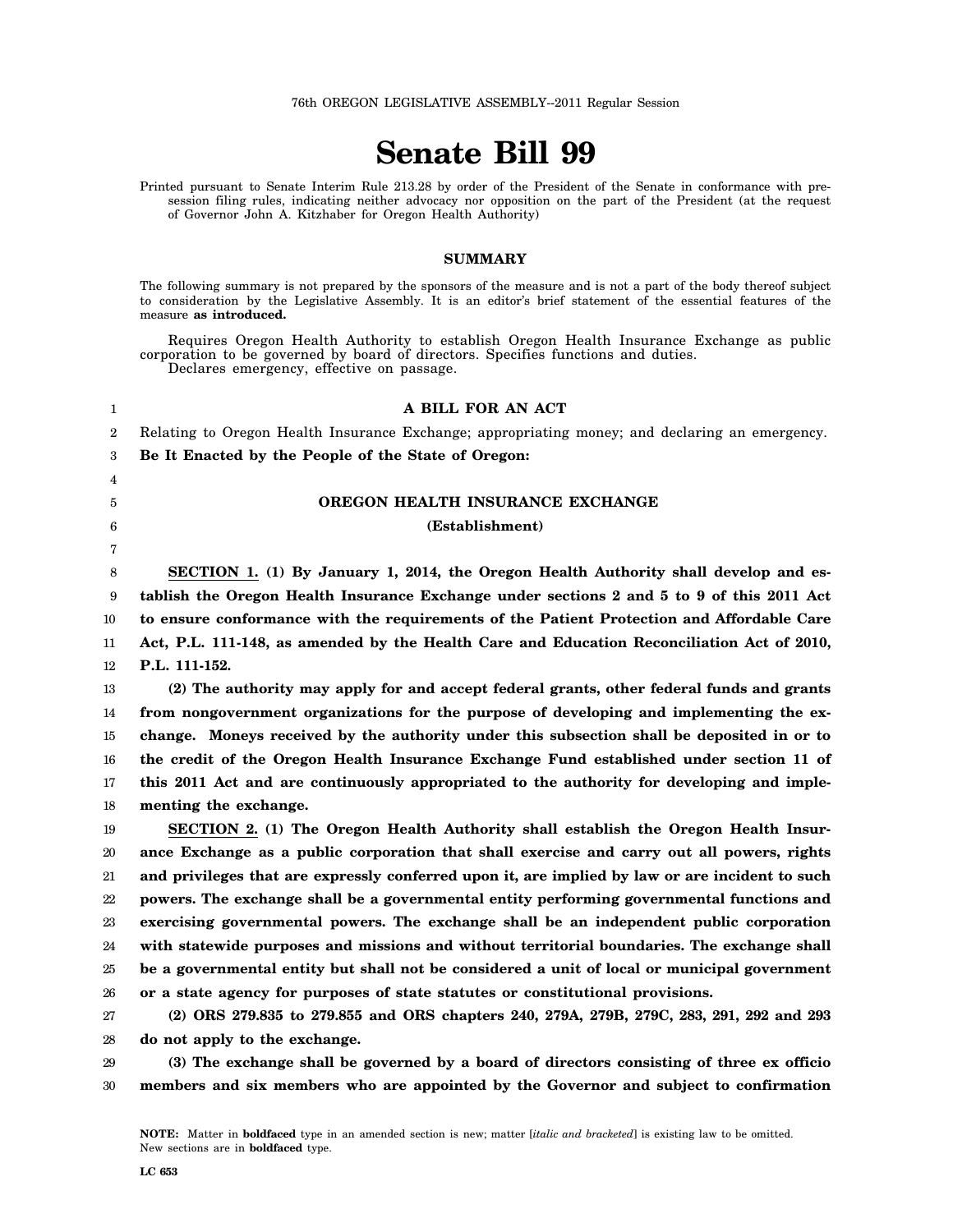1 **by the Senate in the manner prescribed by ORS 171.562 and 171.565.**

2 **(4) The ex officio voting members of the board of directors are:**

3 **(a) The Director of the Oregon Health Authority;**

4 **(b) The Director of the Department of Consumer and Business Services; and**

5 **(c) The chairperson of the Oregon Health Policy Board.**

6 7 8 9 10 11 12 **(5) The term of office of each member is four years. The Governor may remove any member at any time for cause after notice and hearing that shall be open to the public, but the Governor may not remove more than three members within any four-year period except for corrupt conduct in office. Before the expiration of the term of a member, the Governor shall appoint a successor whose term begins on January 1 next following. A member is eligible for no more than two reappointments. If there is a vacancy for any cause, the Governor shall make an appointment to become immediately effective for the unexpired term.**

13 14 **(6) A member of the board of directors is entitled to compensation and expenses as provided in ORS 292.495.**

15

**SECTION 3.** Section 2 of this 2011 Act is amended to read:

16 17 18 19 20 21 22 23 (1) [*The Oregon Health Authority shall establish*] The Oregon Health Insurance Exchange **is established** as a public corporation that shall exercise and carry out all powers, rights and privileges that are expressly conferred upon it, are implied by law or are incident to such powers. The exchange shall be a governmental entity performing governmental functions and exercising governmental powers. The exchange shall be an independent public corporation with statewide purposes and missions and without territorial boundaries. The exchange shall be a governmental entity but shall not be considered a unit of local or municipal government or a state agency for purposes of state statutes or constitutional provisions.

24 25 (2) ORS 279.835 to 279.855 and ORS chapters 240, 279A, 279B, 279C, 283, 291, 292 and 293 do not apply to the exchange.

26 27 28 (3) The exchange shall be governed by a board of directors consisting of three ex officio members and six members who are appointed by the Governor and subject to confirmation by the Senate in the manner prescribed by ORS 171.562 and 171.565.

29 (4) The ex officio voting members of the board of directors are:

30 (a) The Director of the Oregon Health Authority;

31 (b) The Director of the Department of Consumer and Business Services; and

32 (c) The chairperson of the Oregon Health Policy Board.

33 34 35 36 37 38 39 (5) The term of office of each member is four years. The Governor may remove any member at any time for cause after notice and hearing that shall be open to the public, but the Governor may not remove more than three members within any four-year period except for corrupt conduct in office. Before the expiration of the term of a member, the Governor shall appoint a successor whose term begins on January 1 next following. A member is eligible for no more than two reappointments. If there is a vacancy for any cause, the Governor shall make an appointment to become immediately effective for the unexpired term.

40 41 (6) A member of the board of directors is entitled to compensation and expenses as provided in ORS 292.495.

42 43 **SECTION 4. Notwithstanding the term of office specified by section 2 of this 2011 Act, of the members first appointed to the Oregon Health Insurance Exchange board of directors:**

44 **(1) Two shall serve for terms ending December 31, 2013.**

45 **(2) Two shall serve for terms ending December 31, 2014.**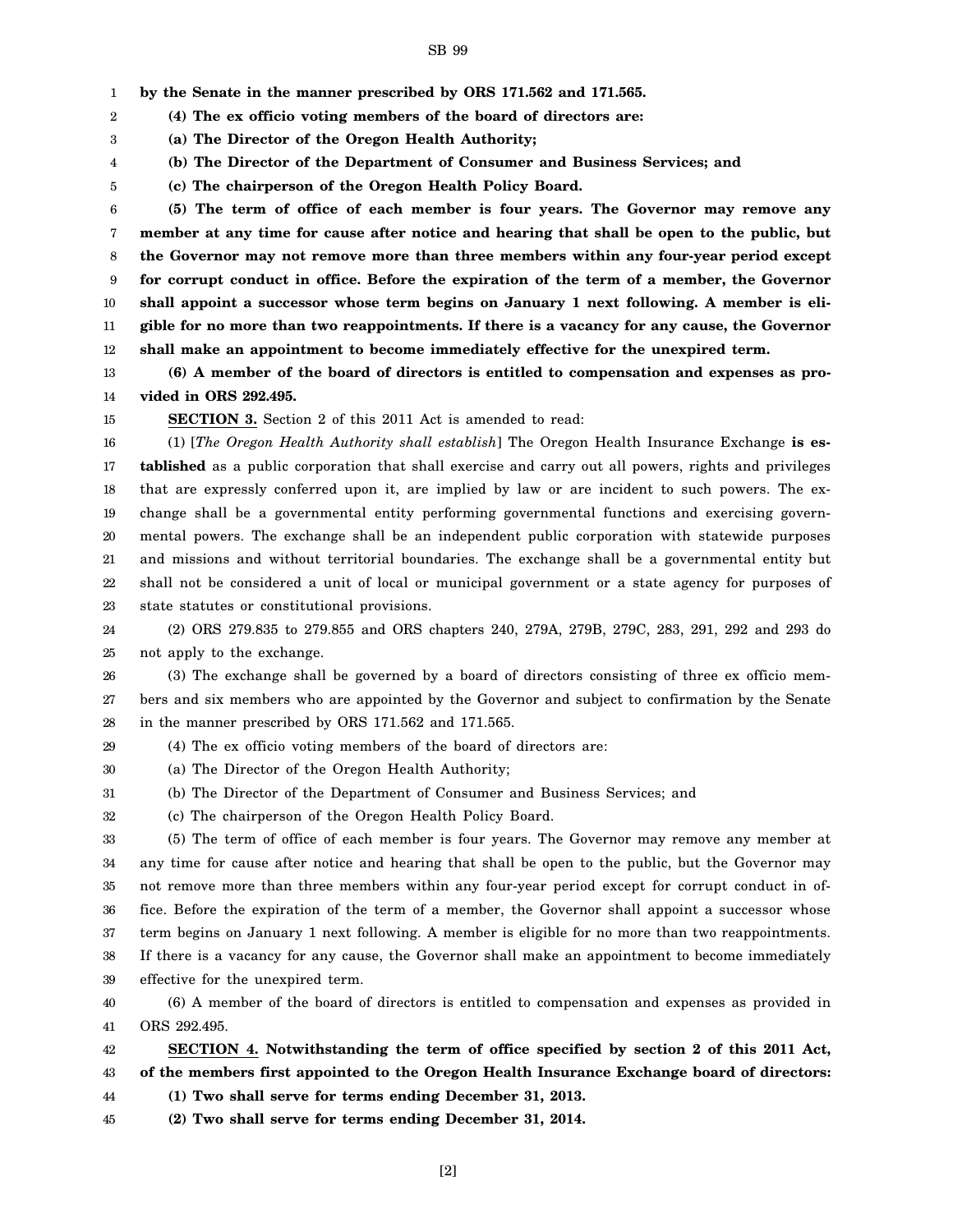#### 1 2 3 4 5 6 7 8 9 10 11 12 13 14 15 16 17 18 19 20 21 22 23 24 25 26 27 28 29 30 31 32 33 34 35 36 37 38 39 40 41 42 43 44 45 **(3) Two shall serve for terms ending on the earlier of four years after appointment or December 31, 2015. (Functions) SECTION 5. The functions of the Oregon Health Insurance Exchange are to: (1) Provide uniform information to consumers of health care on costs, benefits, provider networks and other information to assist individuals and small businesses in making informed health care decisions. At a minimum, the exchange shall provide: (a) Information on: (A) The average costs of licensing, regulatory fees and other payments required by the exchange; (B) Exchange administrative costs; and (C) Costs attributable to waste, fraud and abuse. (b) An electronic calculator that allows individuals to determine the cost of coverage after deducting any applicable tax credit or cost-sharing reduction. (2) Screen, certify and recertify health plans as qualified to participate in the exchange according to federal guidelines and to ensure that qualified health plans provide meaningful coverage choices. (3) Decertify plans to preclude further participation in the exchange by plans that fail to meet federal standards. (4) Ensure fair competition of carriers in and outside the exchange by establishing: (a) Standardized health benefit plan options; and (b) An Internet-based clearinghouse and a toll-free telephone hotline for information about plans in and outside the exchange, including standardized comparisons of plan coverage and costs. (5) Make qualified health plans available to individuals and employers and assist individual and group enrollment in qualified health plans. (6) Facilitate community-based assistance with enrollment in qualified health plans, certify entities to be navigators as described in 42 U.S.C. 18031(i) and fund navigators to provide education and perform eligibility determination and enrollment functions. (7) Provide employers with the names of any of their employees who end coverage under a qualified health plan during a plan year. (8) Grade health plans in accordance with criteria established by the Secretary of the United States Department of Health and Human Services and distribute the information through the Internet-based clearinghouse and toll-free telephone hotline. (9) Certify that an individual meets the criteria for an exemption from the individual responsibility requirement of section 5000A of the Internal Revenue Code. (10) Establish open, special and monthly enrollment periods for Native American individuals. (11) Provide information to individuals and employers regarding the eligibility requirements for all publicly funded programs providing medical assistance and assist individuals in applying for the programs. (12) Provide information to the federal government necessary for enrollees to receive tax credits and reduced cost-sharing.**

#### SB 99

[3]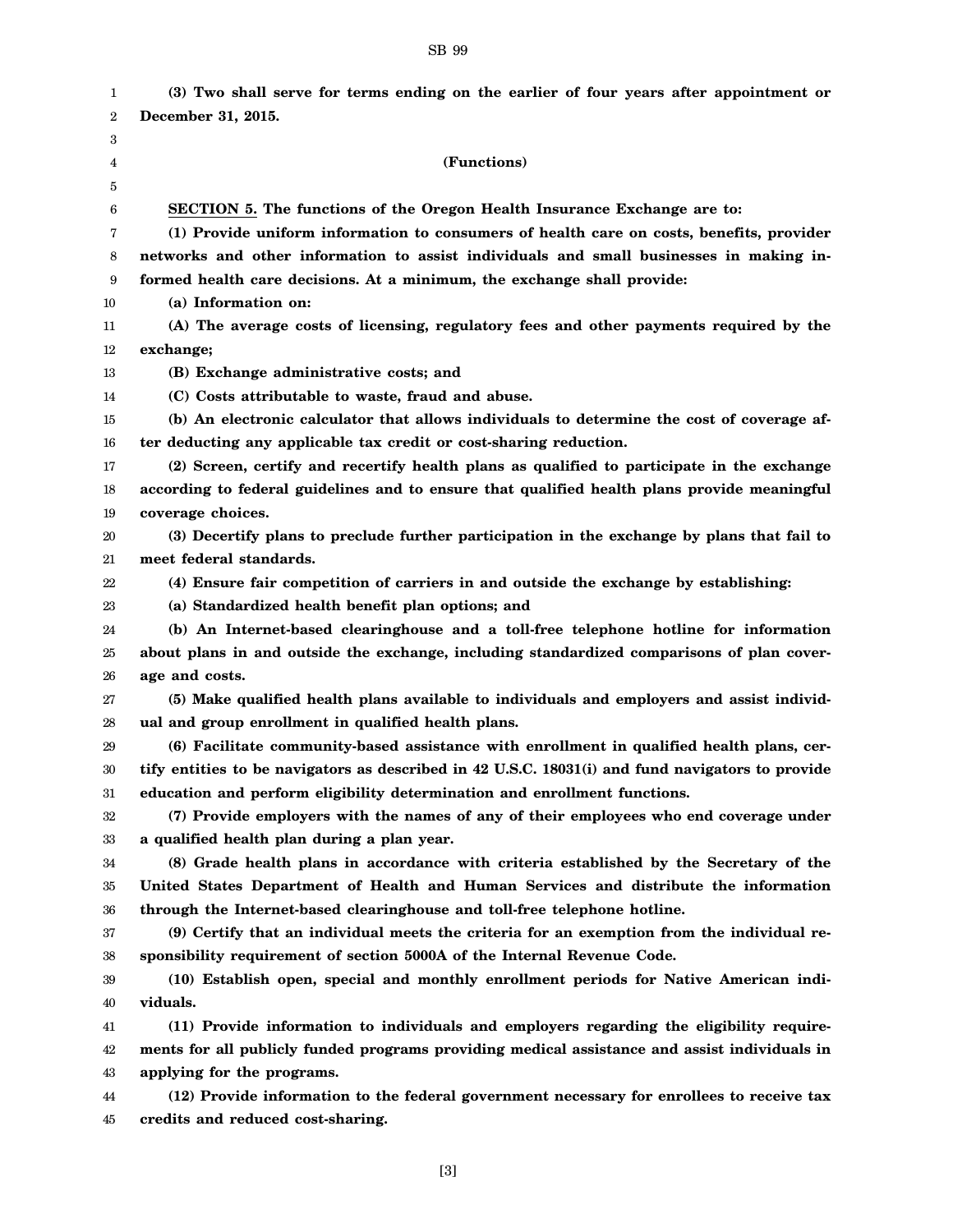| 1  | (13) Provide information to the federal government regarding:                               |
|----|---------------------------------------------------------------------------------------------|
| 2  | (a) Individuals determined to be exempt from the individual responsibility requirement      |
| 3  | of section 5000A of the Internal Revenue Code;                                              |
| 4  | (b) Employees who have reported a change in employer; and                                   |
| 5  | (c) Individuals who have ended coverage during a plan year.                                 |
| 6  | (14) Enter into contracts to carry out the functions of and to provide the services offered |
| 7  | by the exchange.                                                                            |
| 8  |                                                                                             |
| 9  | (Officers of Board of Directors; Quorum; Meetings)                                          |
| 10 |                                                                                             |
| 11 | SECTION 6. (1) The Oregon Health Insurance Exchange board of directors shall select         |
| 12 | one of its members as chairperson and another as vice chairperson, for such terms and with  |
| 13 | duties and powers necessary for the performance of the functions of such offices as the     |
| 14 | board determines.                                                                           |
| 15 | (2) A majority of the members of the board of directors constitutes a quorum for the        |
| 16 | transaction of business.                                                                    |
| 17 | (3) The board of directors shall meet at least once every three months at a place, day      |
| 18 | and hour determined by the board. The board may also meet at other times and places         |
| 19 | specified by the call of the chairperson or of a majority of the members of the board.      |
| 20 |                                                                                             |
| 21 | (Employees)                                                                                 |
| 22 |                                                                                             |
| 23 | SECTION 7. (1) The Oregon Health Insurance Exchange board of directors shall appoint        |
| 24 | an executive director to serve at the pleasure of the board.                                |
| 25 | (2) The designation of the executive director must be by written order, filed with the      |
| 26 | <b>Secretary of State.</b>                                                                  |
| 27 | (3) The executive director shall appoint all subordinate officers and employees of the      |
| 28 | Oregon Health Insurance Exchange, prescribe their duties and fix their compensation.        |
| 29 | (4) The executive director shall appoint and consult with:                                  |
| 30 | (a) An advisory group consisting of no fewer than five consumers of health care;            |
| 31 | (b) An advisory group consisting of no fewer than five small business owners; and           |
| 32 | (c) An advisory group consisting of representatives of five carriers participating in the   |
| 33 | Oregon Health Insurance Exchange.                                                           |
| 34 | (5) Members of the advisory groups are not entitled to compensation, but at the dis-        |
| 35 | cretion of the executive director may be reimbursed from funds available to the executive   |
| 36 | director for actual and necessary travel and other expenses incurred by them in the per-    |
| 37 | formance of their official duties.                                                          |
| 38 |                                                                                             |
| 39 | (Authority to Adopt Rules and Collect Assessments)                                          |
| 40 |                                                                                             |
| 41 | SECTION 8. (1) In accordance with applicable provisions of ORS chapter 183, the Oregon      |
| 42 | Health Insurance Exchange may:                                                              |
| 43 | (a) Adopt rules necessary for the administration of the exchange; and                       |
| 44 | (b) Establish, impose and collect assessments on insurance carriers as permitted or re-     |
| 45 | quired by federal law for the operation of the exchange.                                    |

[4]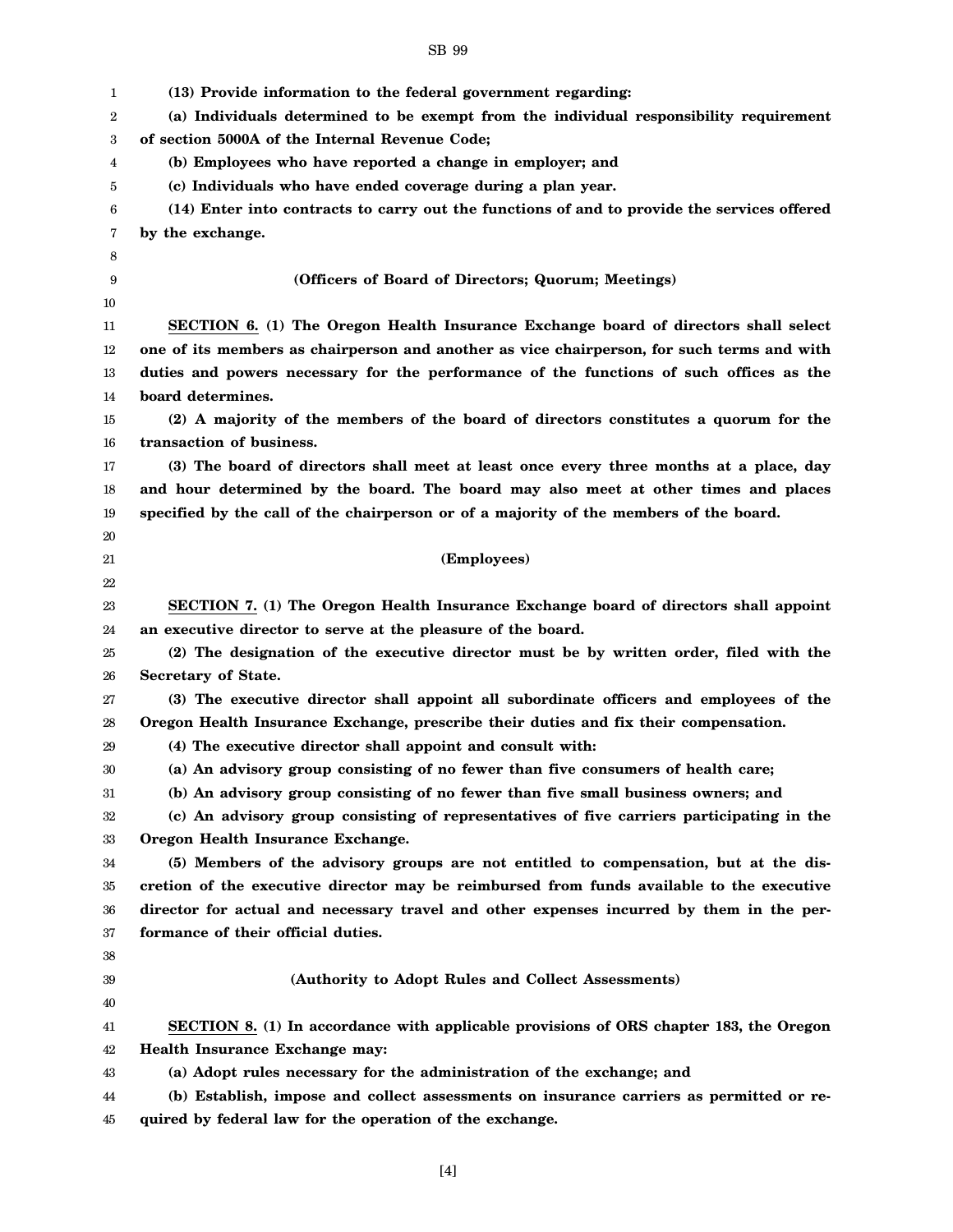| 1  | (2) All assessments received by or to the credit of the exchange shall be deposited in the   |
|----|----------------------------------------------------------------------------------------------|
| 2  | Oregon Health Insurance Exchange Fund established under section 11 of this 2011 Act.         |
| 3  |                                                                                              |
| 4  | (Operation)                                                                                  |
| 5  |                                                                                              |
| 6  | SECTION 9. (1) The following individuals and groups may purchase qualified health plans      |
| 7  | through the Oregon Health Insurance Exchange:                                                |
| 8  | (a) Beginning January 1, 2014, individuals and employers with no more than 50 employees.     |
| 9  | (b) Beginning January 1, 2016, employers with 51 to 100 employees.                           |
| 10 | (c) Groups meeting additional criteria established by the exchange for qualified purchas-    |
| 11 | ers.                                                                                         |
| 12 | $(2)(a)$ Only individuals who purchase health plans through the exchange may be eligible     |
| 13 | to receive premium tax credits under section 36B of the Internal Revenue Code and reduced    |
| 14 | cost-sharing under 42 U.S.C. 18071.                                                          |
| 15 | (b) Only employers that purchase health plans through the exchange may be eligible to        |
| 16 | receive small employer health insurance credits under section 45R of the Internal Revenue    |
| 17 | Code.                                                                                        |
| 18 | (3) The exchange shall certify a health plan as qualified if:                                |
| 19 | (a) The plan provides coverage on terms established by the exchange by rule that, at a       |
| 20 | minimum, includes the essential health benefits established by the United States Secretary   |
| 21 | of Health and Human Services pursuant to 42 U.S.C. 18022; and                                |
| 22 | (b) The exchange determines that making the health plan available through the exchange       |
| 23 | is in the interests of individuals and employers in this state.                              |
| 24 | (4) The exchange is authorized to limit the number of qualified health plans available in    |
| 25 | each level of coverage described in 42 U.S.C. 18022(d) as bronze, silver, gold and platinum. |
| 26 | (5) The exchange shall establish a streamlined and seamless application and enrollment       |
| 27 | process for both the exchange and the state medical assistance program.                      |
| 28 | (6) The exchange, in collaboration with the department, shall coordinate federal and state   |
| 29 | risk mediation programs including:                                                           |
| 30 | (a) The reinsurance program established pursuant to 42 U.S.C. 18061;                         |
| 31 | (b) The federal program of risk corridors established pursuant to 42 U.S.C. 18062; and       |
| 32 | (c) The state risk adjustment program administered pursuant to 42 U.S.C. 18063.              |
| 33 | (7) The exchange shall define the role of insurance agents and brokers within the opera-     |
| 34 | tion of the exchange in accordance with federal guidelines and policies adopted by the ex-   |
| 35 | change by rule.                                                                              |
| 36 | (8) The exchange shall ensure parity in premiums for plans sold within and outside the       |
| 37 | exchange.                                                                                    |
| 38 | (9) The exchange is authorized to combine risk pools as permitted by federal law to best     |

39 40 **serve the interests of individuals and small employers in this state. (10) The exchange is authorized to enter into contracts for the performance of duties and**

41 **functions of the exchange including, but not limited to, contracting with:**

42 **(a) Insurance carriers to offer coverage through the exchange; and**

43 **(b) Navigators certified by the exchange under section 5 of this 2011 Act.**

44 45 **(11) The exchange is authorized to apply for and accept federal grants, other federal funds and grants from nongovernment organizations for the purpose of developing, imple-**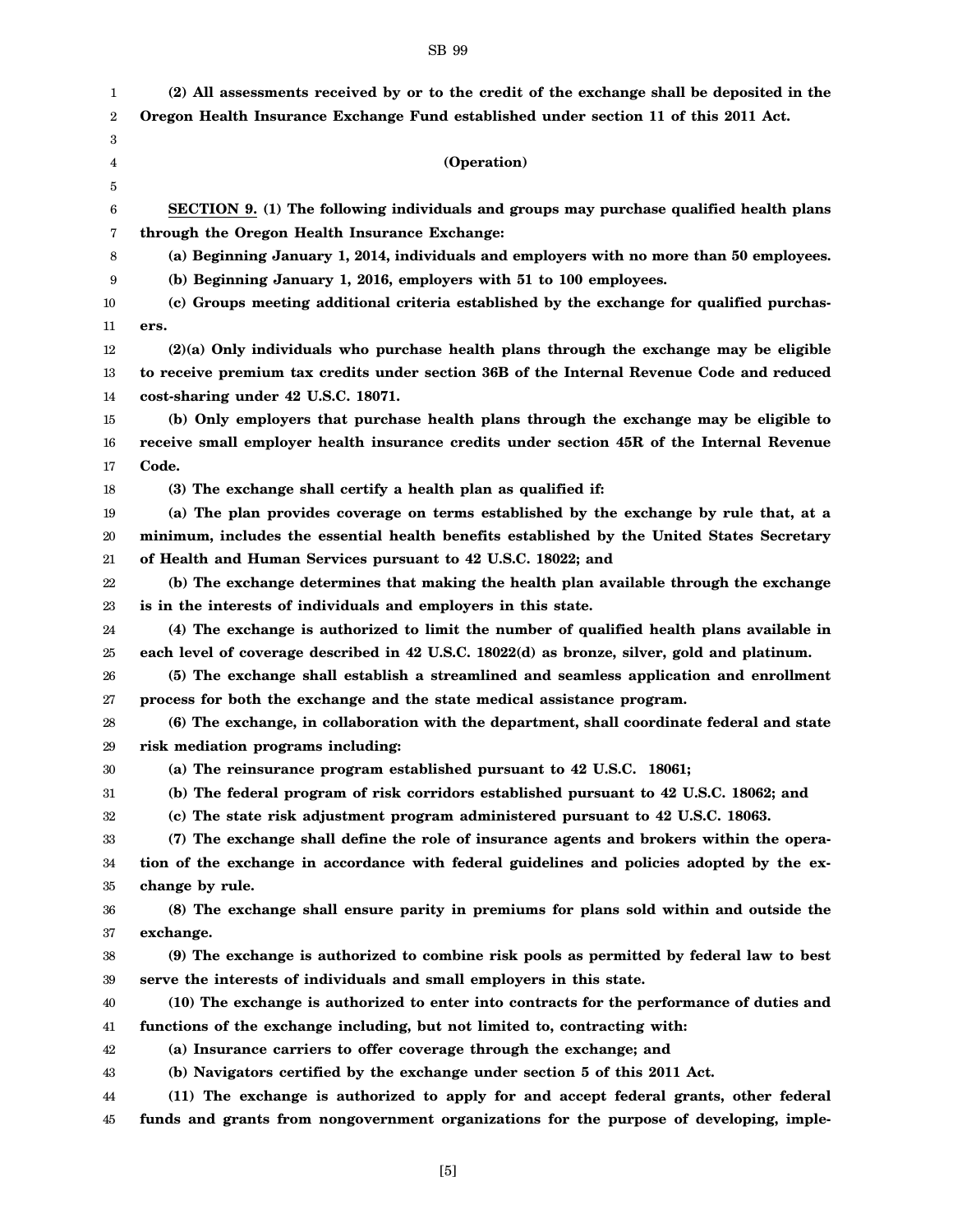1 2 3 4 5 6 7 8 9 10 11 12 13 14 15 16 17 18 19 20 21 22 23 24 25 26 27 28 29 30 31 32 33 34 35 36 **menting or administering the exchange. Moneys received by the exchange under this subsection shall be deposited in or to the credit of the Oregon Health Insurance Exchange Fund established under section 11 of this 2011 Act and are continuously appropriated to the exchange for developing, implementing or administering the exchange. (12) The exchange, in coordination with the Oregon Health Authority and the Department of Consumer and Business Services, shall plan and coordinate the phasing out of the Oregon Medical Insurance Pool by January 1, 2014. SECTION 10.** Section 9 of this 2011 Act is amended to read: **Sec. 9.** (1) The following individuals and groups may purchase qualified health plans through the Oregon Health Insurance Exchange: [*(a) Beginning January 1, 2014, individuals and employers with no more than 50 employees.*] [*(b)*] **(a)** [*Beginning January 1, 2016, employers with 51 to*] **Individuals and employers with no more than** 100 employees. [*(c)*] **(b)** Groups meeting additional criteria established by the exchange for qualified purchasers. (2)(a) Only individuals who purchase health plans through the exchange may be eligible to receive premium tax credits under section 36B of the Internal Revenue Code and reduced cost-sharing under 42 U.S.C. 18071. (b) Only employers that purchase health plans through the exchange may be eligible to receive small employer health insurance credits under section 45R of the Internal Revenue Code. (3) The exchange shall certify a health plan as qualified if: (a) The plan provides coverage on terms established by the exchange by rule that, at a minimum, includes the essential health benefits established by the United States Secretary of Health and Human Services pursuant to 42 U.S.C. 18022; and (b) The exchange determines that making the health plan available through the exchange is in the interests of individuals and employers in this state. (4) The exchange is authorized to limit the number of qualified health plans available in each level of coverage described in 42 U.S.C. 18022(d) as bronze, silver, gold and platinum. (5) The exchange shall establish a streamlined and seamless application and enrollment process for both the exchange and the state medical assistance program. (6) The exchange, in collaboration with the department, shall coordinate federal and state risk mediation programs including: (a) The reinsurance program established pursuant to 42 U.S.C. 18061; (b) The federal program of risk corridors established pursuant to 42 U.S.C. 18062; and (c) The state risk adjustment program administered pursuant to 42 U.S.C. 18063. (7) The exchange shall define the role of insurance agents and brokers within the operation of the exchange in accordance with federal guidelines and policies adopted by the exchange by rule.

37 38 (8) The exchange shall ensure parity in premiums for plans sold within and outside the exchange.

39 40 (9) The exchange is authorized to combine risk pools as permitted by federal law to best serve the interests of individuals and small employers in this state.

41 42 (10) The exchange is authorized to enter into contracts for the performance of duties and functions of the exchange including, but not limited to, contracting with:

43 (a) Insurance carriers to offer coverage through the exchange; and

44 (b) Navigators certified by the exchange under section 5 of this 2011 Act.

45 (11) The exchange is authorized to apply for and accept federal grants, other federal funds and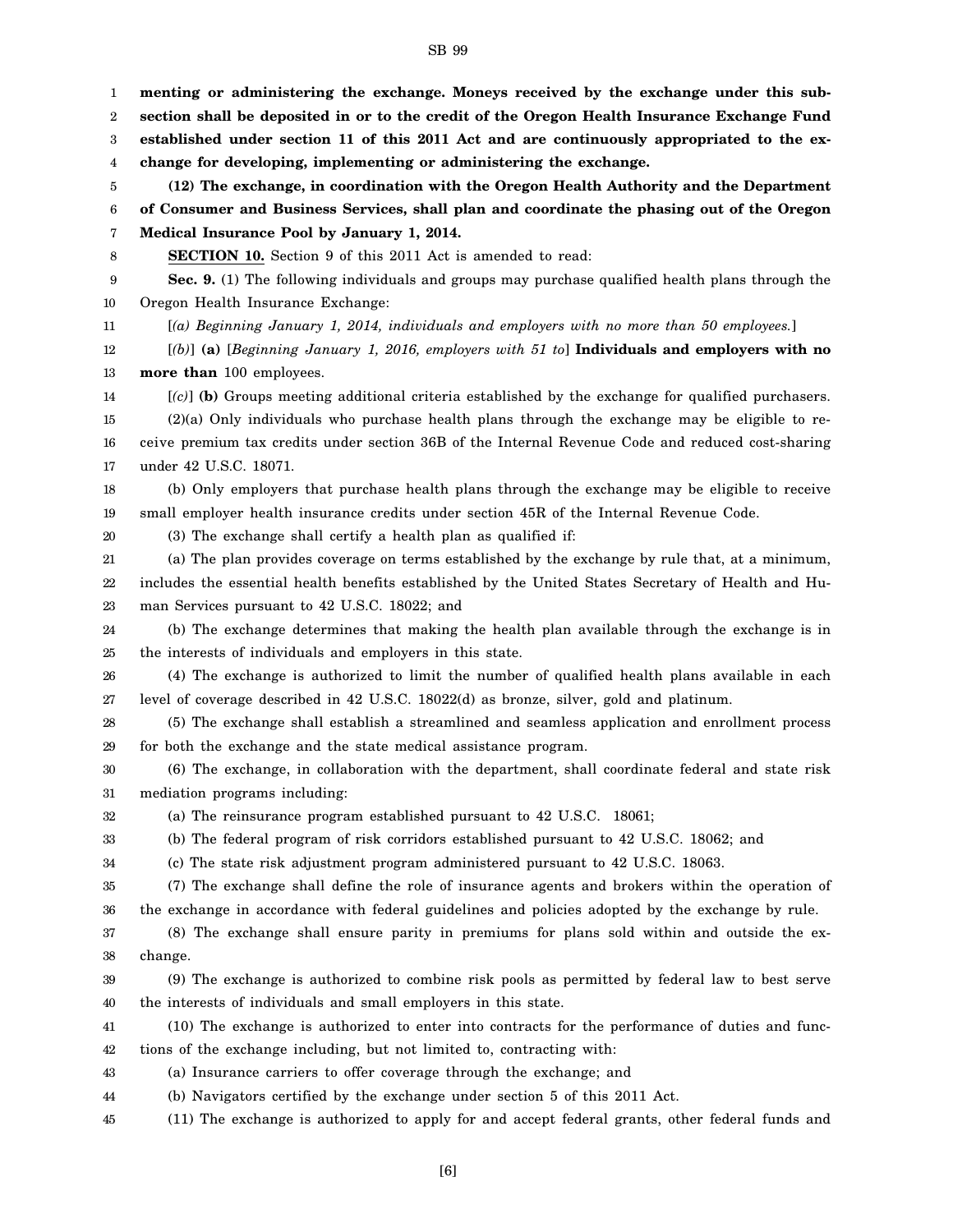1 2 3 4 5 grants from nongovernment organizations for the purpose of developing, implementing or administering the exchange. Moneys received by the exchange under this subsection shall be deposited in or to the credit of the Oregon Health Insurance Exchange Fund established under section 11 of this 2011 Act and are continuously appropriated to the exchange for developing, implementing or administering the exchange.

6 7 8 [*(12) The exchange, in coordination with the Oregon Health Authority and the Department of Consumer and Business Services, shall plan and coordinate the phasing out of the Oregon Medical Insurance Pool by January 1, 2014.*]

#### **OREGON HEALTH INSURANCE EXCHANGE FUND**

12 13 14 15 16 17 18 19 **SECTION 11. The Oregon Health Insurance Exchange Fund is established in the State Treasury, separate and distinct from the General Fund. The Oregon Health Insurance Exchange Fund consists of moneys received by the Oregon Health Authority as grants under section 1 of this 2011 Act, moneys received by the Oregon Health Insurance Exchange through the imposition of assessments under section 8 of this 2011 Act and moneys received as gifts or grants under section 9 (11) of this 2011 Act. Moneys in the fund are continuously appropriated to the Oregon Health Authority for carrying out the purposes of sections 1, 2 and 5 to 9 of this 2011 Act.**

20 **SECTION 12.** Section 11 of this 2011 Act is amended to read:

9 10 11

32 33 34

37

21 22 23 24 25 26 27 **Sec. 11.** The Oregon Health Insurance Exchange Fund is established in the State Treasury, separate and distinct from the General Fund. The Oregon Health Insurance Exchange Fund consists of [*moneys received by the Oregon Health Authority as grants under section 1 of this 2011 Act,*] moneys received by the Oregon Health Insurance Exchange through the imposition of assessments under section 8 of this 2011 Act and moneys received as gifts or grants under section 9 (11) of this 2011 Act. Moneys in the fund are continuously appropriated to the Oregon Health [*Authority*] **Insurance Exchange** for carrying out the purposes of sections [*1,*] 2 and 5 to 9 of this 2011 Act.

28 29 30 31 **SECTION 13. There is appropriated to the Oregon Health Authority, for the biennium** beginning July 1, 2011, out of the General Fund, the amount of \$**following** for the purpose of **developing and implementing the Oregon Health Insurance Exchange in accordance with sections 1, 2 and 5 to 9 of this 2011 Act.**

### **DELAYED OPERATIVE DATES AND REPEAL**

#### 35 36 **SECTION 14. (1) The amendments to sections 2 and 11 of this 2011 Act by sections 3 and 12 of this 2011 Act become operative January 2, 2014.**

**(2) Section 1 of this 2011 Act is repealed January 2, 2014.**

38 39 **(3) The amendments to section 9 of this 2011 Act by section 10 of this 2011 Act become operative January 1, 2016.**

40

41 42 43 44 45 **CAPTIONS SECTION 15. The unit captions used in this 2011 Act are provided only for the convenience of the reader and do not become part of the statutory law of this state or express any legislative intent in the enactment of this 2011 Act.**